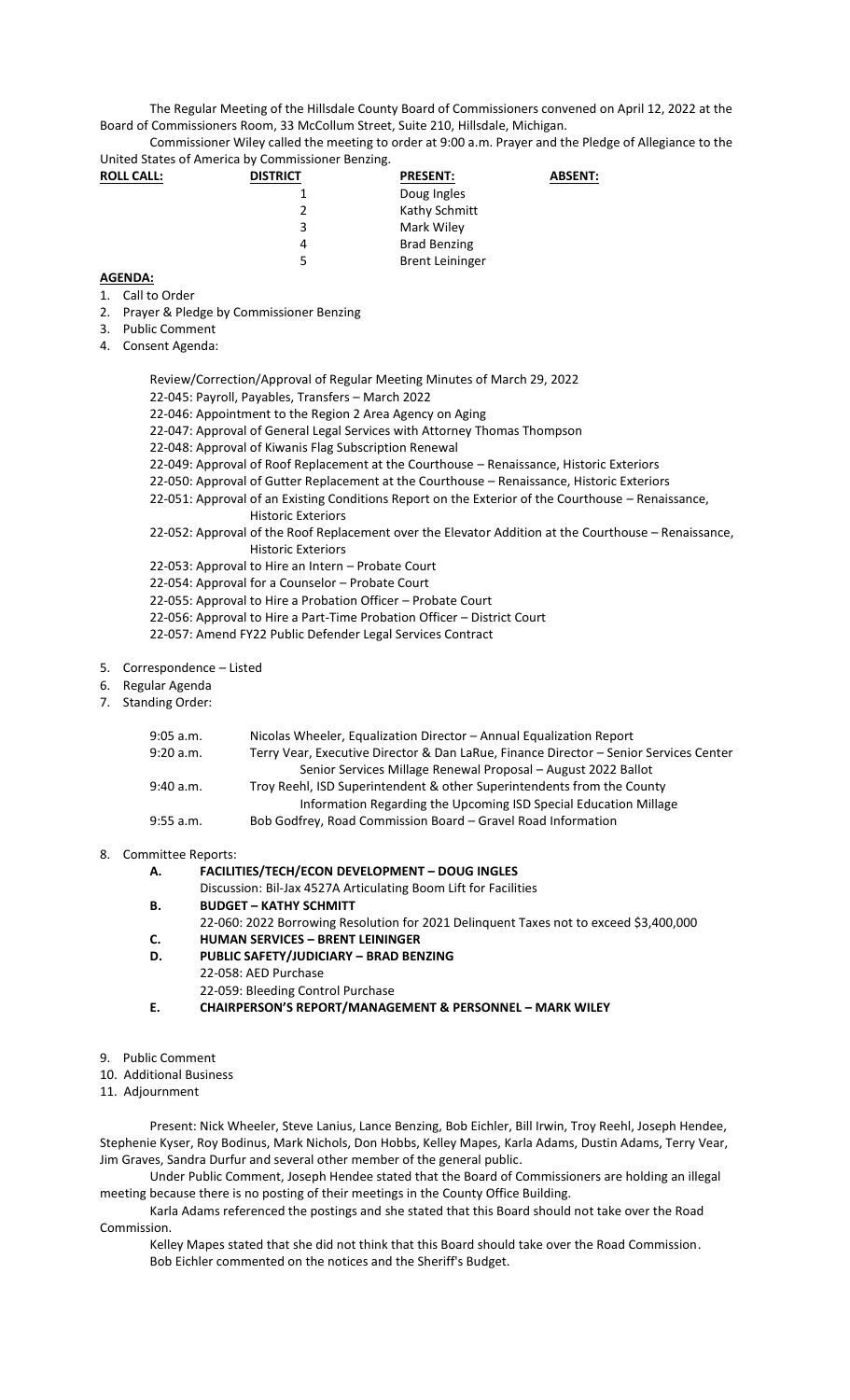Mark Nichols spoke to the condition of the gravel roads and thanked the Board for conducting the upcoming Public Hearings.

C/Benzing moved to approve the Consent Agenda with the removal of Resolutions 22-053 and 22-056 and placing them under Public Safety. Second by C/Schmitt. Vote unanimous. CARRIED

C/Ingles moved to approve the Regular Agenda as amended. Second by C/Leininger. Vote unanimous. CARRIED

Bob Eichler exited and re-entered several times throughout the meeting.

9:20 a.m. Nicolas Wheeler, Equalization Director reviewed his 2022 Equalization Report with the Board. 9:21 a.m. Bob Godfrey entered.

C/Leininger moved to accept the 2022 Equalization Report and place it on file. Second by C/Schmitt. Vote unanimous. CARRIED

9:24 a.m. Mr. Wheeler finished.

9:25 a.m. Terry Vear, Executive Director of the Senior Services Center, addressed the Board regarding the Senior Millage Renewal. There was some discussion.

9:50 a.m. Ms. Vear finished.

9:51 a.m. Troy Reehl, Hillsdale County ISD Superintendent along with other local school Superintendents addressed the Board regarding their millage proposal that will be on the May 3, 2022 ballot.

9:55 a.m. Ms. Durfur exited.

10:14 a.m. Mr. Reehl finished and exited along with the other Superintendents, Ms. Vear and Mr. Wheeler.

10:15 a.m. Bob Godfrey, Hillsdale County Road Commissioner addressed the Board regarding the gravel roads in the county.

10:16 a.m. Thomas Whitaker entered.

10:42 a.m. Mr. Godfrey finished and recess was called.

10:49 a.m. back in session.

C/Ingles gave an update on items under his committee. He also informed the Board that Facilities Director, Randy Finley, is asking to replace the boom lift that is used to reach high places and replace light bulbs in the parking lots. The cost would be \$28,000.

10:55 a.m. Randy Finley entered.

C/Ingles moved to allow the Facilities Director to purchase a used Biljax 45-27 lift from Spratt's Trading Post in the amount of \$28,000. Second by C/Schmitt. There was a very lengthy discussion. Roll Call Vote: C/Ingles -Yes, C/Schmitt – Yes, C/Wiley – Yes, C/Benzing – No, C/Leininger – No. Vote: 3-Yes, 2-No. CARRIED

C/Ingles moved to allow the Facilities Director to replace a custodian. Second by C/Benzing. Vote unanimous. CARRIED

11:10 a.m. Mr. Finley exited.

C/Ingles gave an update on the Grant for the Space Needs Study at the Courthouse. He stated that the Grant is for \$50,000 and it was stated that there would not be a match required, however it has been discovered that there will need to be a 10% match.

There was discussion regarding a small temporary office in which to have a counselor meet with people from the Probate Court. There has been a request to use space in the Courthouse Annex.

C/Benzing moved to use the old Building Inspection Office in the Courthouse Annex as the counseling office. Second by C/Ingles. There was a lengthy Discussion. Vote: 2-Yes, 3-No (C/Schmitt, C/Benzing, C/Ingles).

10:22 a.m. Don Hernandez entered.

C/Schmitt moved to approve Resolution 22-060: Resolution to borrow against anticipated delinquent 2021 real property taxes. Second by C/Leininger. Roll Call Vote: C/Schmitt – Yes, C/Wiley – Yes, C/Benzing – Yes, C/Leininger – Yes, C/Ingles – Yes. Vote: 5-Yes, 0-No. CARRIED

FAILED

C/Leininger gave an update on items under his committee.

C/Benzing moved to approve Resolution 22-053: Authorizing the Probate Court Judge to hire a summer intern not to exceed \$7,000. Second by C/Wiley. Vote unanimous. CARRIED

C/Benzing moved to approve Resolution 22-056: Authorizing the District Court Judge to hire a part time probation officer. Second by C/Schmitt. Vote: 4-Yes, 1-No (C/Leininger) CARRIED

C/Benzing moved to approve Resolution 22-058: The purchase of 12 Zoll AED Automatic External Defibrillators, 8 surface mount cabinets and 4 recessed cabinets in the amount of \$23,824.00. Second by C/Ingles. There was some discussion regarding not having the budget amendment done for the account number that will be used. Vote: 4-Yes, 1-No (C/Leininger). CARRIED

C/Benzing moved to approve Resolution 22-059: The purchase of 9 surface mount 8 pack Bleeding Control Stations and 3 semi-recessed 8 pack Bleeding Control Stations in the amount of \$6,513.76. Second by C/Ingles. Vote: 4-Yes, 1-No (C/Leininger) CARRIED

C/Benzing addressed the issue of the 800MGHz. He stated that it was the consensus of the committee, the fire chiefs, the police chiefs and the E-911 Director to accept the bid from Motorola.

C/Benzing moved that Hillsdale County accept the proposal for a countywide simulcast system MPSCS Add On from Motorola as well as the proposal from ROE-COMM., INC. for Unication fire pagers totaling \$9,963,517.00 contingent on the approval of a millage levy by the qualified electors of Hillsdale County for this purpose not to exceed .75 mills for a period of 10 years. This proposal would be placed on the August 2, 2022, ballot. Further that county legal counsel be requested to prepare the language for the ballot proposal. Additionally, the issuance cost of the bonds estimated at \$236,450.00 be taken from the American Recovery Plan funds. Second by C/Ingles. There was a very lengthy discussion. Roll Call Vote: C/Wiley – Yes, C/Benzing – Yes, C/Leininger – No, C/Ingles – Yes, C/Schmitt – Yes. Vote: 4-Yes, 1-No. CARRIED